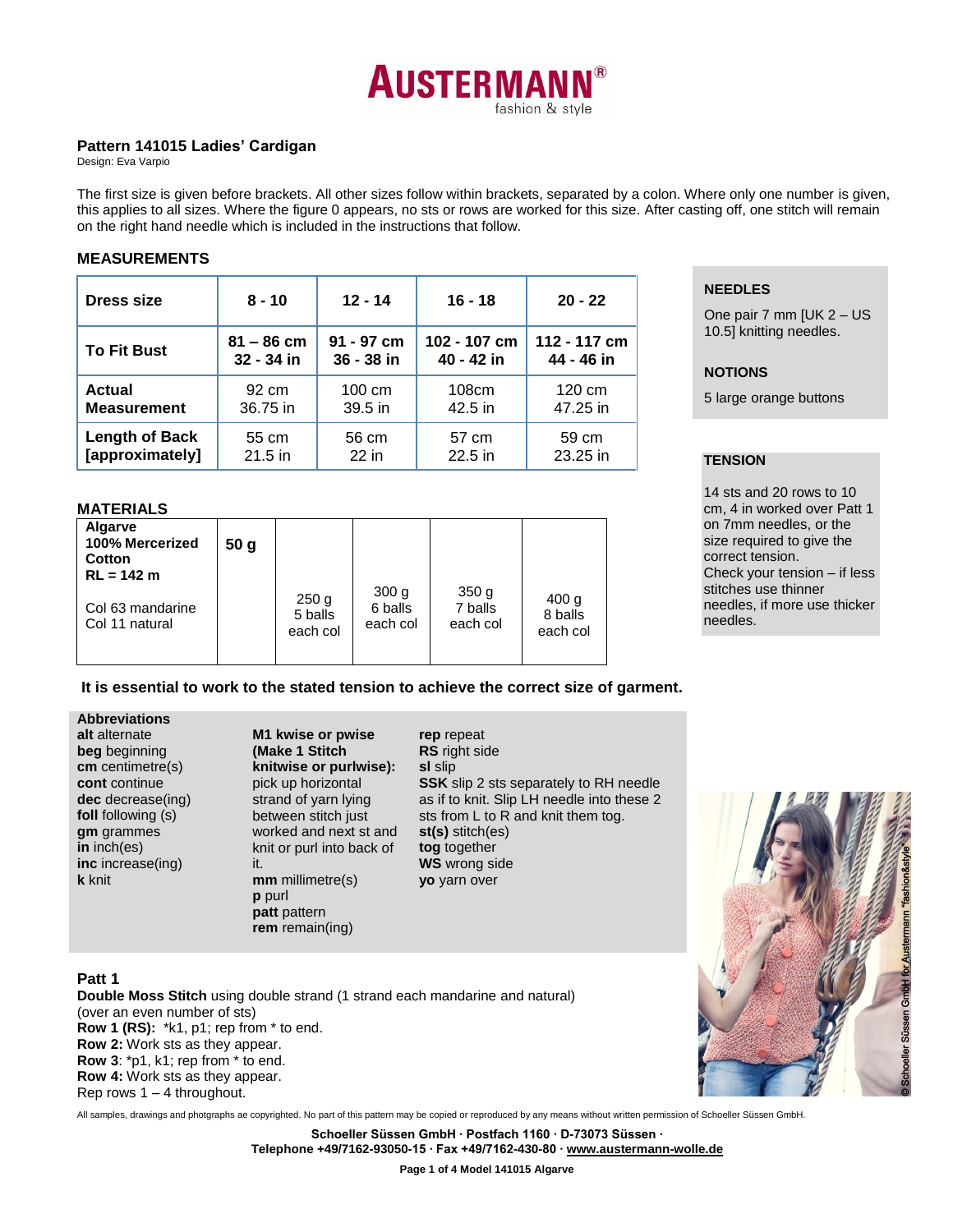

**Patt 2**

**Moss Stitch** using double strand (1 strand each mandarine and natural) (over an even number of sts) **Row 1 (RS):** \*k1, p1; rep from \* to end. **Row 2:** \*p1, k1; rep from \* to end. Rep rows 1 and 2 throughout.

#### **Wrap & Turn (w&t)**

Wrap & turns (abbreviated as w&t) are used to work short rows. When working a "short row", you wrap the stitch to avoid a gap at the point where you want to turn the work. When you pass the wrap again, you will need to work it with the stitch it wraps in order to avoid seeing the wrap in the finished work.

#### **On a knit row:**

**1.** Work to last st before wrap, sl next st purl-wise to RH needle, pass yarn from back to front, slip st back to LH needle.

**2.** Turn to work purl row, passing yarn to front of work. When you work the next st, make sure you pull yarn snuggly enough so there is no gap. Take care not to pull so tightly that you distort the st.

#### **On a purl row:**

**1.** Work to last st before wrap, sl next st purl-wise to RH needle, pass yarn from front to back, slip st back to LH needle.

**2.** Turn to work knit row, passing yarn to back of work. When you work the next st, make sure you pull yarn snuggly enough so there is no gap. Take care not to pull so tightly that you distort the st.

#### **When you come to a wrapped stitch in subsequent rows:**

**For knit sts:** Lift the wrap onto the RH needle from the front and work it together with the st it wraps.

**For purl sts:** Lift the wrap onto the RH needle from the *right side* of the work and place it on the LH needle. Work it together with the st it wraps.

#### **CARDIGAN BACK**

Using 7 mm needles and double strand (1 strand each mandarine and natural), cast on 64 [70:76:84] sts.

**1st row (RS):** \*k1, p1; rep from \* to end.

**2nd and 4th rows:** Work sts as they appear.

**3rd row**: \*p1, k1; rep from \* to end.

The 4 rows form Patt 1. Cont in Patt 1 until work meas 5 cm from beg, ending with RS facing for next row.

#### **Side Shaping**

**Dec row (RS):** Patt 1 st, k2tog, patt to last 3 sts, SSK, patt 1 st.

Rep dec row every foll 6th row 3 times more = 56 [62:68:76] sts.

Work 5 rows without shaping after last dec.

**Inc row (RS):** Patt 1 st, M1 kwise (or pwise depending on patt), patt to last st, M1 kwise (or pwise depending on patt), patt 1 st. Rep inc row every foll 6th 3 times more  $= 64$  [70:76:84] sts.

Cont in patt as set until work meas 37 cm from beg, ending with RS facing for next row.

#### **Armhole Shaping**

Cast off 3 sts at beg of next 2 rows, 0 [0:0:2] sts at beg of foll 0 [0:0:2] rows.

**Dec row (RS):** K1, k2tog, patt to last 3 sts, SSK, k1.

**Next row (WS):** p2, patt to last 2 sts, p2.

Rep these 2 rows 4 [6:7:8] times more = 48 [50:54:56] sts.

Cont in patt as set until work meas 52 [53:54:56] cm from beg, ending with RS facing for next row.

**Neck Shaping**

**Next row (RS):** Patt 19 [20:22:23] sts, w&t.

**Next row (WS):** Patt to end.

**Next row (RS):** Patt 14 [15:17:18] sts, w&t.

**Next row (WS): Patt to end.** 

**Next row (RS):** Patt 12 [13:15:16] sts, w&t.

**Next row (WS):** Patt to end.

**Next row (RS):** Cast off 12 [13:15:16] sts, place rem 7 sts on a holder.

**Next row (RS):** Patt 10 sts and place on a holder, patt to end.

**Next row (WS):** Patt 19 [20:22:23] sts, w&t.

**Next row (RS): Patt to end.** 

**Next row (WS):** Patt 14 [15:17:18] sts, w&t.

**Next row (RS): Patt to end.** 

**Next row (WS):** Patt 12 [13:15:16] sts, w&t, place rem 7 sts on a holder.

All samples, drawings and photgraphs ae copyrighted. No part of this pattern may be copied or reproduced by any means without written permission of Schoeller Süssen GmbH.

**Schoeller Süssen GmbH ∙ Postfach 1160 ∙ D-73073 Süssen ∙**

**Telephone +49/7162-93050-15 ∙ Fax +49/7162-430-80 [∙ www.austermann-wolle.de](http://www.austermann-wolle.de/)**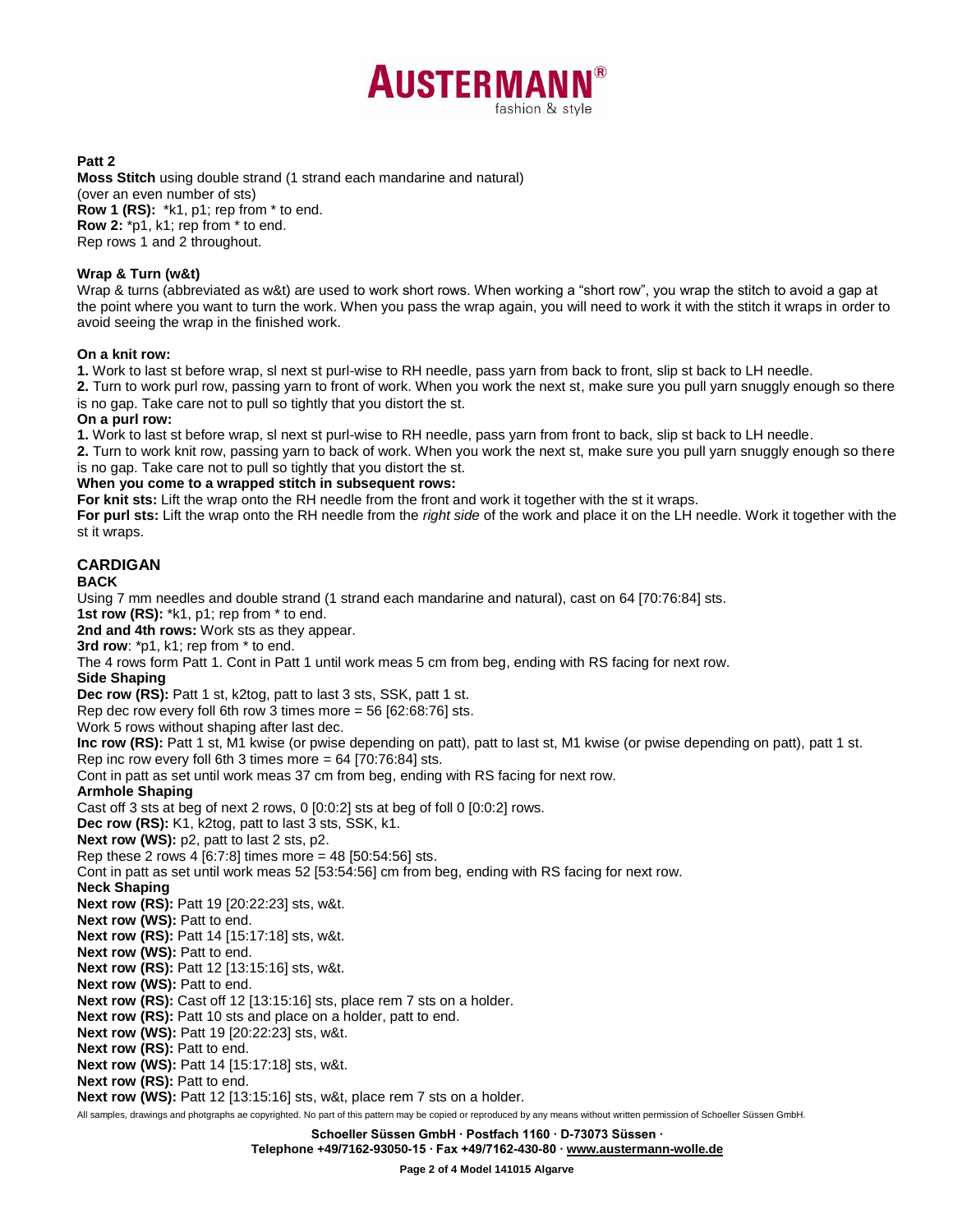

**Next row (RS):** Cast off 12 [13:15:16] sts. There are 24 sts in total on a holder for neck.

## **LEFT FRONT**

Using 7 mm needles and double strand (1 strand each mandarine and natural), cast on 36 [39:42:46] sts. **1st row (RS):** [k1, p1] 14 [16:17:19] times, k1 [0:1:1] for 29 [32:35:39] sts in Patt 1; [p1, k1] 3 times, k1 for 7 sts Patt 2. Cont in Patt as set until work meas 5 cm from beg, ending with RS facing for next row. **Side Shaping Dec row (RS):** Patt 1 st, k2tog, patt to end. Rep dec row every foll 6th row 3 times more = 32 [35:38:42] sts. Work 5 rows without shaping after last dec. **Inc row (RS):** Patt 1 st, M1 kwise (or pwise depending on patt), patt to end. Rep inc row every foll 6th 3 times more = 36 [39:42:46] sts. Cont in patt as set until work meas 37 cm from beg, ending with RS facing for next row. **Armhole Shaping** Cast off 3 sts at beg of next RS row, 0 [0:0:2] sts at beg of foll 0 [0:0:1] RS row. **Dec row (RS):** K1, k2tog, patt to end. **Next row (WS):** Patt to last 2 sts, p2. Rep these 2 rows 4 [6:7:8] time more = 28 [29:31:32] sts. Cont in patt as set until work meas 47 [48:49:51] cm from beg, ending with RS facing for next row. **Neck Shaping Next row (RS):** Patt 20 [21:23:24] sts, w&t. **Next row (WS): Patt to end. Next row (RS):** Patt 17 [18:20:21] sts, w&t. **Next row (WS): Patt to end. Next row (RS):** Patt 15 [16:18:19] sts, w&t. **Next row (WS).** Patt to end. **Next row (RS):** Patt 14 [15:17:18] sts, w&t. **Next row (WS):** Patt to end. **Next row (RS):** Patt 13 [14:16:17] sts, w&t. **Next row (WS).** Patt to end. **Next row (RS):** Patt 12 [13:15:16] sts, w&t. **Next row (WS):** Patt to end. Place 16 sts on holder for neck and cast off 12 [13:15:16] sts for shoulder. **RIGHT FRONT** Using 7 mm needles and double strand (1 strand each mandarine and natural), cast on 36 [39:42:46] sts. **1st row (RS):** k1, [p1, k1] 3 times for 7 sts Patt 2; k1 [0:1:1], [p1, k1] 14 [16:17:19] times for 29 [32:35:39] sts in Patt 1. Cont in Patt as set until work meas 4 [4:5;4] cm, ending with RS facing for next row. **Buttonhole row (RS):** Patt 2 sts, dec 1 st, yo, dec 1 st, patt to end. **Next row:** Work in patt as set, working 2 sts into the yo and into patt. Work 4 more buttonholes in this way every 10 [10:10:11] cm. AT THE SAME TIME, when work meas 5 cm from beg, ending with RS facing for next row . **Side Shaping Dec row (RS):** Patt to last 3 sts, SSK, patt 1 st. Rep dec row every foll 6th row 3 times more = 32 [35:38:42] sts. Work 5 rows without shaping after last dec. **Inc row (RS):** Patt to last st, M1 kwise (or pwise depending on patt), patt to end. Rep inc row every foll 6th 3 times more = 36 [39:42:46] sts. Cont in patt as set until work meas 37 cm from beg, ending with WS facing for next row. **Armhole Shaping** Cast off 3 sts at beg of next WS row, 0 [0:0:2] sts at beg of foll 0 [0:0:1] WS row. **Dec row (RS):** Patt to last 3 sts, SSK, patt 1 st. Next row (WS): p2, patt to end. Rep these 2 rows 4 [6:7:8] time more = 28 [29:31:32] sts. Cont in patt as set until work meas 47 [48:49:51] cm from beg, ending with WS facing for next row.

**Neck Shaping**

**Next row (WS):** Patt 20 [21:23:24] sts, w&t.

**Next row (RS): Patt to end.** 

All samples, drawings and photgraphs ae copyrighted. No part of this pattern may be copied or reproduced by any means without written permission of Schoeller Süssen GmbH.

**Schoeller Süssen GmbH ∙ Postfach 1160 ∙ D-73073 Süssen ∙**

**Telephone +49/7162-93050-15 ∙ Fax +49/7162-430-80 [∙ www.austermann-wolle.de](http://www.austermann-wolle.de/)**